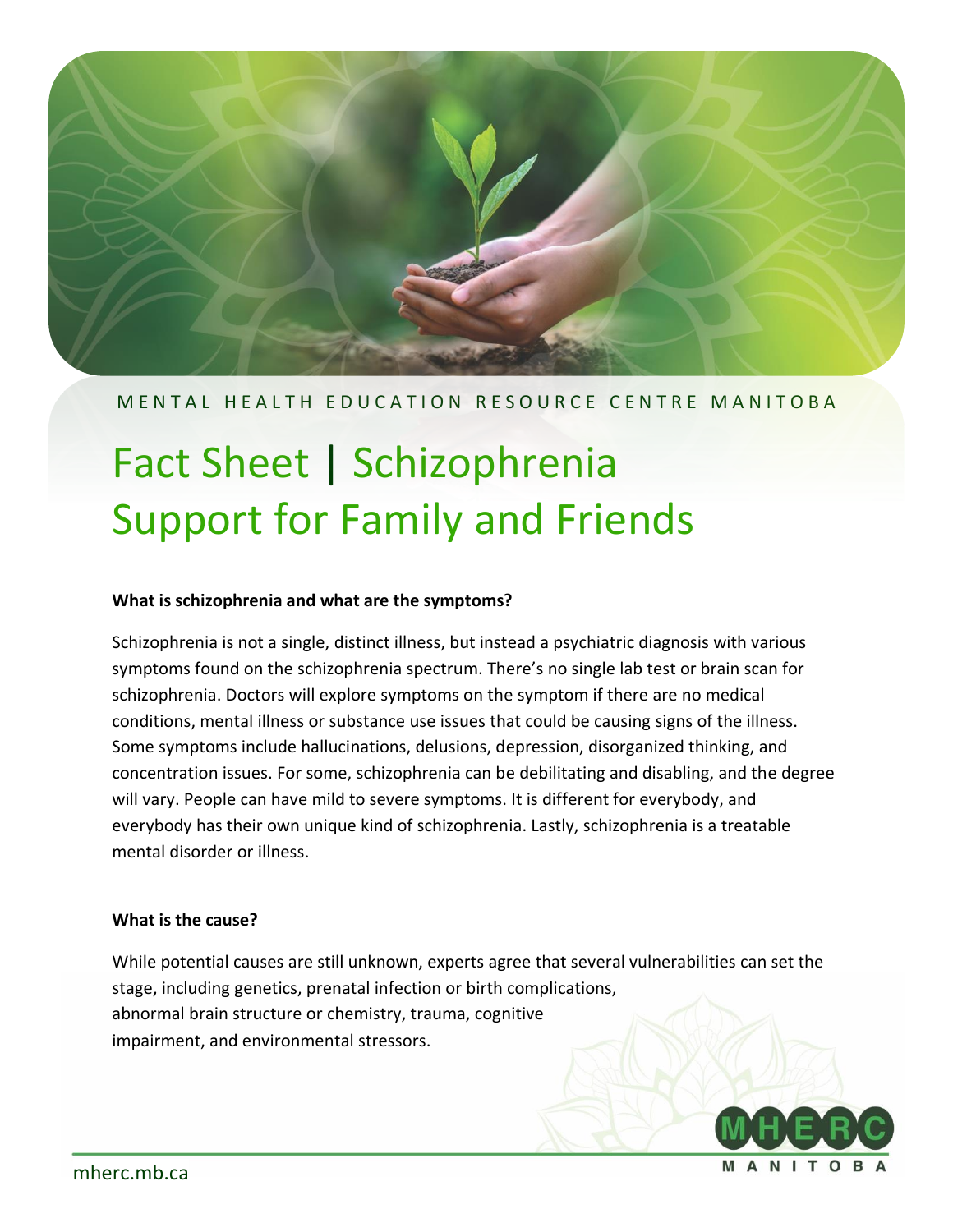#### **Is there a cure? Will it go away?**

- There is no cure for schizophrenia, however people with schizophrenia can recover, symptomatically and/or functionally, and that sense of psychological well-being can return. Everybody has the potential to recover.
- Recovery is a personal journey that will be different for each person and can include incremental change such as medication changes, personal growth, finding a purpose and holding a job, or becoming a volunteer in their community. Recovery means finding your potential and living a full life.People experiencing the challenges of depression may also live with anxiety (nervousness, fears, worries) or with substance misuse (alcohol or drugs) or behaviours like problem gambling or excessive shopping.

#### **How is it treated?**

Treatment for schizophrenia will vary from person to person and can include counselling or therapy, medication, peer support, support groups, among many choices. Staying connected with family, friends, and supports can be important in over-coming the stigma and isolation of coping with a mental illness.

#### **How long will it take for my loved one to feel healthy again?**

It varies. Feeling healthy again really does depend on the extent of the person's illness, and on how they incorporate supports in their life.

#### **How do I get my loved one the best care and help?**

- Friends and family members can no doubt experience great difficulty, stress, distress, anxiety, and helplessness if they find themselves in a situation where their loved one is suffering and needs help. It is difficult to navigate a system when your loved one is not able to recognize or identify that they may need help.
- You can encourage and support your loved one to seek help and potential diagnosis and engage in any number of treatment strategies from a family doctor, psychiatrist, psychologist, counsellor, social worker, community mental health worker, career development counsellor, or peer support worker, with whom they can work with for the short or long term. We recognize the difficult journey that friends and family members are on, the weight that they bear, the responsibilities that they have, while recognizing that the individual who lives with schizophrenia has autonomy and ultimately must agree or want to seek the diagnosis.

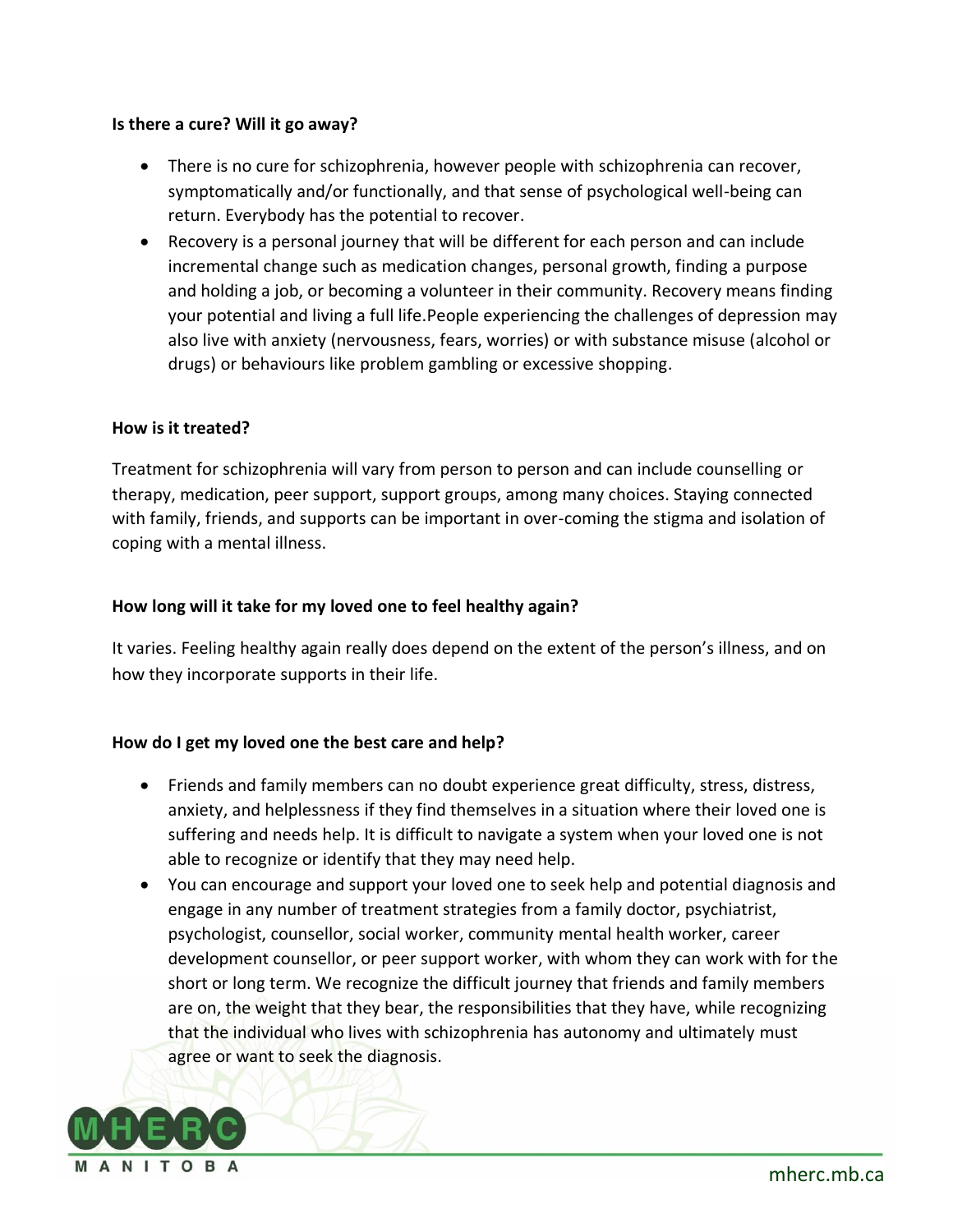• Early intervention and treatment can help your loved one. Symptoms are typically first recognized in the late teens and early twenties. While boys are 40% more likely than girls to be diagnosed, girls are more likely to be diagnosed at an older age.

#### **What can I do to support my loved one?**

Your loved one is going to recover at their own pace. You can ask them how you can support them, what they need and want from you. Such assistance can include:

- Finding them with financial and/or housing resources.
- Connecting them with medical and mental health supports.
- Connecting them with community resources, including peer support.
- Exploring where they can speak for themselves and where they need support.
- Seeing your loved one as a person; affirming them in terms of their expressed desires.
- Asking about the person's hopes and dreams; not focusing on their mental illness.
- Attempting to maintain a relationship with them; not abandoning or isolating from them.

#### **Why is it so hard?**

Supporting someone through a crisis or challenge takes a toll on everyone involved. Compassion fatigue is a well-known obstacle that faces caregivers of all kinds. Left undermanaged, stress and fatigue can result in a host of challenges with focus, motivation, energy levels, and personal enjoyment. Even as the caregiver, it can be important to take stock of your own well-being. Practicing self-care can reduce the challenging effects on ourselves and increase our ability to support our loved ones. There are a number of resources available for supports and caregivers.

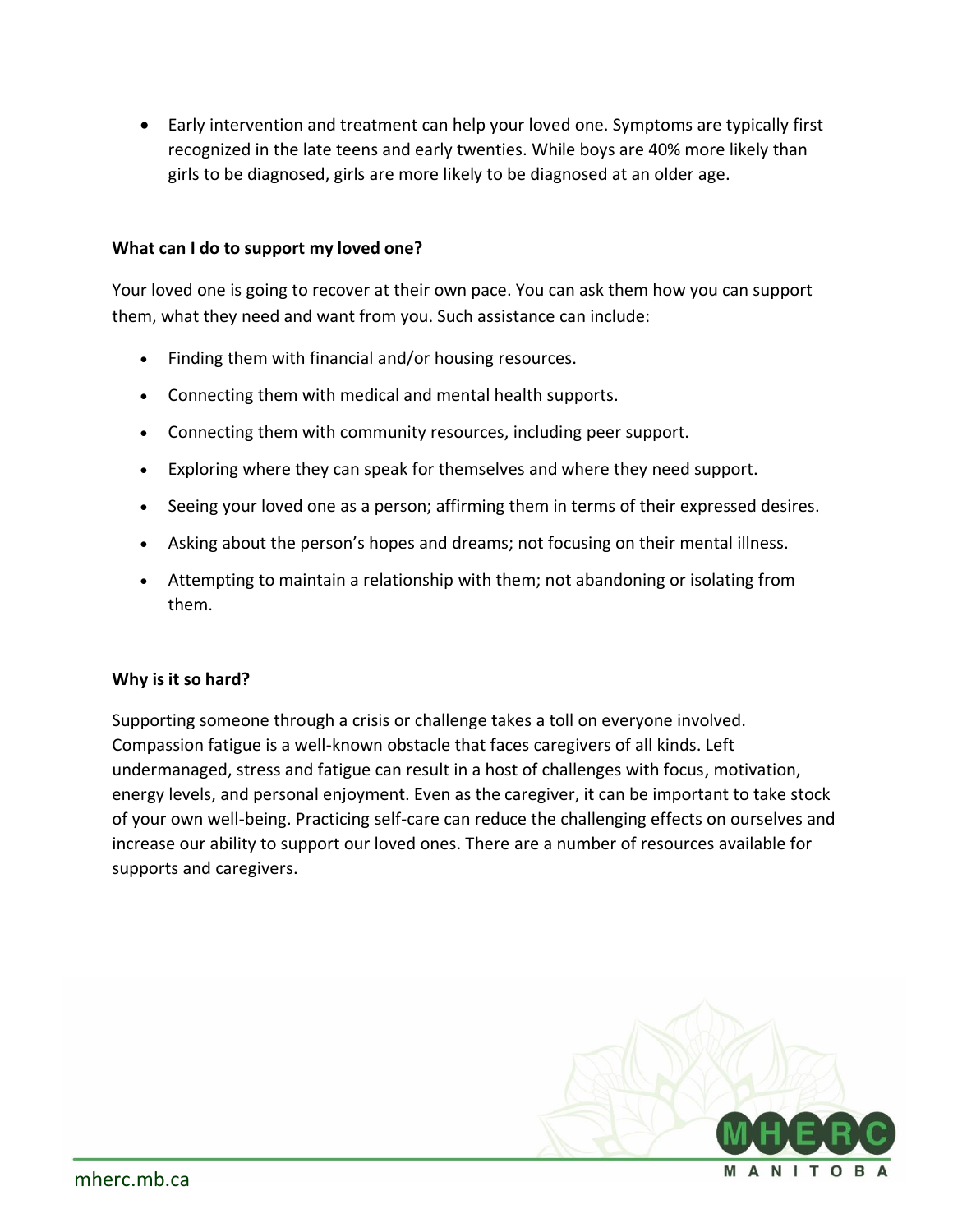#### *Resources*

### *Financial & Housing*

#### **CANADIAN MENTAL HEALTH ASSOCIATION**

Manitoba and Winnipeg | 204-982-6100 | [mbwpg.cmha.ca](https://mbwpg.cmha.ca/)

# **DISABILITY TAX CREDIT (DTC)**

1-855-330-3305 | [canada.ca/en/revenue-agency/services/tax/individuals/segments/tax](https://www.canada.ca/en/revenue-agency/services/tax/individuals/segments/tax-credits-deductions-persons-disabilities/disability-tax-credit.html)[credits-deductions-persons-disabilities/disability-tax-credit.html](https://www.canada.ca/en/revenue-agency/services/tax/individuals/segments/tax-credits-deductions-persons-disabilities/disability-tax-credit.html)

# **EDEN HEALTH CARE SERVICES**

1-888-617-7715 | [edenhealthcare.ca](https://edenhealthcare.ca/)

#### **REGIONAL HEALTH AUTHORITIES**

204-926-7000 | [gov.mb.ca/health/rha/index.html](https://www.gov.mb.ca/health/rha/index.html)

#### **MANITOBA HOUSING**

1-800-661-4663 | [gov.mb.ca/housing](https://www.gov.mb.ca/housing)

# **EMPLOYMENT AND INCOME ASSISTANCE FOR PERSONS WITH DISABILITIES (EIA DISABILITY)**

1-877-812-0014 | [gov.mb.ca/fs/eia/eia\\_disability.html](https://www.gov.mb.ca/fs/eia/eia_disability.html)

# **REGISTERED DISABILITY SAVINGS PLAN (RDSP)**

1-800-622-6232 | [canada.ca/en/employment-social](https://www.canada.ca/en/employment-social-development/programs/disability/savings.html)[development/programs/disability/savings.html](https://www.canada.ca/en/employment-social-development/programs/disability/savings.html)

# *Community & Peer Support*

# **MOOD DISORDERS ASSOCIATION OF MANITOBA**

1-800-263-1460 | [mooddisordersmanitoba.ca](http://www.mooddisordersmanitoba.ca/)

# **PEER CONNECTIONS MANITOBA**

1-204-786-1616 | [peerconnectionsmb.ca](https://peerconnectionsmb.ca/)

# **ANXIETY DISORDERS ASSOCIATION OF MANITOBA**

1-800-805-8885 | [adam.mb.ca](https://www.adam.mb.ca/)